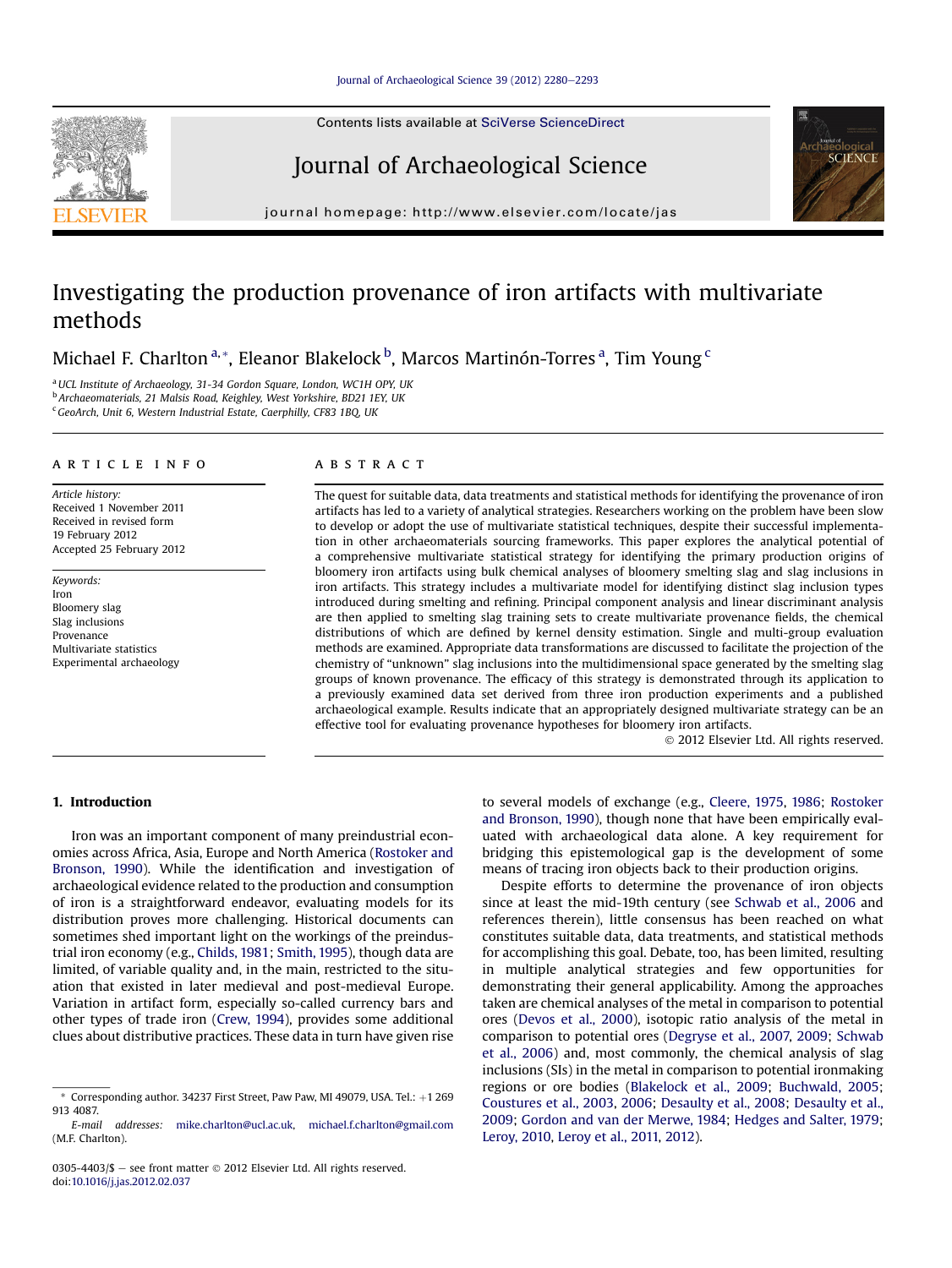SIs are common to bloomery iron as well as wrought irons derived from fining or puddling processes ([Gordon, 1997;](#page-12-0) [Starley,](#page-13-0) [1999\)](#page-13-0). Provenance applications, however, are best developed for bloomery irons (but see [Dillmann and L](#page-12-0)'Héritier, 2007; [Gordon,](#page-12-0) [1997;](#page-12-0) [Rostoker and Dvorak, 1990;](#page-13-0) [Starley, 1999](#page-13-0) on distinguishing processes). Bloomery, or direct process, iron smelting involves the solid-state reduction of iron oxides in an ore by a carbon-based fuel and reducing agent (usually charcoal). While some of the ore's impurities are driven off as a gas or alloy with the iron, the majority must be thermochemically removed as a molten slag. The reduced particles of iron, aided by the fluid slag medium, conglomerate into an entangled mass of metal and slag called a bloom. The bloom then proceeds through several stages of secondary processing, or smithing, whereby a series of directed hammer strikes and reheats are used to expel entrapped slag and shape the metal into usable items. Some of the slag inevitably remains within the iron through all stages of refining and artifact manufacture. The chemistry of the resulting SIs, though possibly altered during the smithing process, is in principle equivalent to that of the smelting slag from which it derived as well as the chemical signatures of its ore.

All approaches to SI provenance studies contain some degree of chemical pattern matching with respect to groups of ores or slags with known provenance. Such groups are typically referred to as "training sets". The simplest methods involve comparisons between numeric compositional matrices of ores, slags and SIs (e.g., [Gordon and van der Merwe, 1984\)](#page-12-0). Slightly more developed graphical approaches make use of visual comparisons of linear relationships between multiple series of oxide or trace element pairs within data matrices (e.g., [Coustures et al., 2003](#page-12-0)). Similar methods promote the visual comparison of oxide-ratio distributions as either univariate histograms (e.g. [Buchwald and Wivel,](#page-12-0) [1998\)](#page-12-0) or bivariate plots (e.g. [Buchwald, 2005,](#page-12-0) 246). [Blakelock](#page-12-0) [et al. \(2009\)](#page-12-0) introduced greater statistical sophistication to oxideratio comparisons through the inclusion of a series of t-tests to evaluate the likelihood that SIs and smelting slag were derived from the same chemical population. The most complex approaches include the use of multivariate statistics as an aid for distinguishing groups (e.g., [Hedges and Salter, 1979\)](#page-12-0) or inferring group memberships (e.g., [Leroy, 2010;](#page-13-0) [Leroy et al., 2012\)](#page-13-0).

This paper seeks to extend the development of multivariate data analysis in iron provenance research. Building specifically on the work carried out by [Blakelock et al. \(2009\)](#page-12-0), a series of multivariate models are introduced for: (1) discriminating primary smelting SIs from those added or contaminated during smithing; (2) testing the provenance hypothesis of iron artifacts relative to a single production source; and (3) testing origin hypotheses of iron artifacts relative to multiple potential sources. The models are applied to the same experimental data set originally discussed in [Blakelock](#page-12-0) [et al. \(2009\)](#page-12-0) to evaluate their utility.

## 2. Materials and methods

#### 2.1. Experimental design

A series of experimental iron production campaigns were hosted by the National Museum of Wales in St. Fagans between 1998 and 2004. The experiments were designed to evaluate the performance of furnace designs based on archaeological examples typical for south Wales throughout the first millennium AD and charged with ores similar to those exploited at that time. Some design features and operating parameters were also derived from insights generated by Crew'[s \(1991\)](#page-12-0) experimental program based in northwest Wales. Materials produced in three of these experiments (XP17, XP23, and XP26) were selected by [Blakelock et al. \(2009\)](#page-12-0) for bulk chemical analysis.

XP17 utilized a low-shaft, slag-tapping furnace that was manually blown with a single accordion bellows at a variable rate. 103 kg of oak charcoal were burned at a rate that varied from 11 to 8 kg/h. The furnace was charged with 25 kg of Blaenafon siderite at a fuel to ore weight ratio of 1:1. The yield included a 2.1 kg bloom and several kilograms of tapped slag. The bloom was smithed into a bar using a small clay hearth. XP23 and XP26 shared very similar design features, being conducted in a low-shaft, slag-tapping furnace that was mechanically blown with a continuous fan blower at a rate of  $\approx$  1000 l air/min. XP23 burned 95 kg of charcoal at a rate of 15.2 kg/h and charged 25.2 kg of South African Sishen hematite at a 1:1fuel to ore weight ratio. The yield included a 6 kg bloom and several kilograms of slag, much of which was recycled into the furnace during operation. The bloom was later smithed into a billet. XP26 burned 84 kg of charcoal at a rate of 13.7 kg/h and charged 22.4 kg of Sishen hematite at a 1:1fuel to ore weight. The yield included a 4.6 kg bloom and several kilograms of slag, much of which was recycled. The bloom was later smithed into a bar. Furnace and hearth clays were obtained at the experimental site and quartz sand was used as a flux during smithing for all experiments. Chemical analyses for the raw materials used in the experiments are provided in Blakelock ([2009](#page-12-0); [Table 2](#page-3-0)) and summarized again in supplemental Table S1.

## 2.2. Materials analysis

[Blakelock et al. \(2009\)](#page-12-0) analyzed a wide range of materials from the experiments including smelting slag and SIs from bloom fragments (XP23, XP26), a worked bloom fragment (XP23), billets (XP23, XP26) and bars (XP17, XP26). Elemental compositions of the smelting slag and SIs were measured with an Oxford Instruments energy dispersive spectrometer attached to a Phillips XL30 scanning electron microscope (SEM-EDS) with an accelerating voltage of 20 kV and  $\approx$  100 s capture time. Oxygen was determined by stoichiometry. Accurate measurements were obtained for  $Al_2O_3$ ,  $SiO<sub>2</sub>$ , K<sub>2</sub>O, CaO, TiO<sub>2</sub> and MnO concentrations, with somewhat poorer, though consistent results for MgO. Bulk compositional analyses of smelting slag specimens were made from 15 separate areas of at least 300  $\mu$ m<sup>2</sup>. Bulk compositional analyses of SIs were restricted to those with areas greater than 10  $\mu$ m<sup>2</sup> and included between 25 and 50% of the total area with an explicit bias for larger areal proportions when possible.

#### 2.3. Statistical analysis

The present study focuses on the analysis of slag inclusions from the final products of each experiment and the multivariate match between smelting SIs and smelting slag. Normalized chemical analyses for all experimental smelting slags and final product SIs are provided in supplemental Tables S2 and S3, respectively. All data were organized and manipulated in MS Excel and statistically analyzed in R 2.11.1 ([R Development Core Team, 2010](#page-13-0)) using functions in the standard and MASS [\(Venables and Ripley, 2002\)](#page-13-0) packages.

Measurements below detection limits for key oxides pose significant problems for multivariate analysis. First, because these values are typically replaced with zeros, they can produce artificially skewed distributions in what are otherwise continuous variables. Second, data transformations involving division or logarithms of zeros are undefined. Here, measured oxides with values below detection limits were handled in two distinct ways to allow statistical treatment. In smelting slag compositions, these measurements were replaced by the minimum non-zero recorded value for that oxide in the same experimental smelting slag set. SIs with values recorded below the detection limit in relevant oxides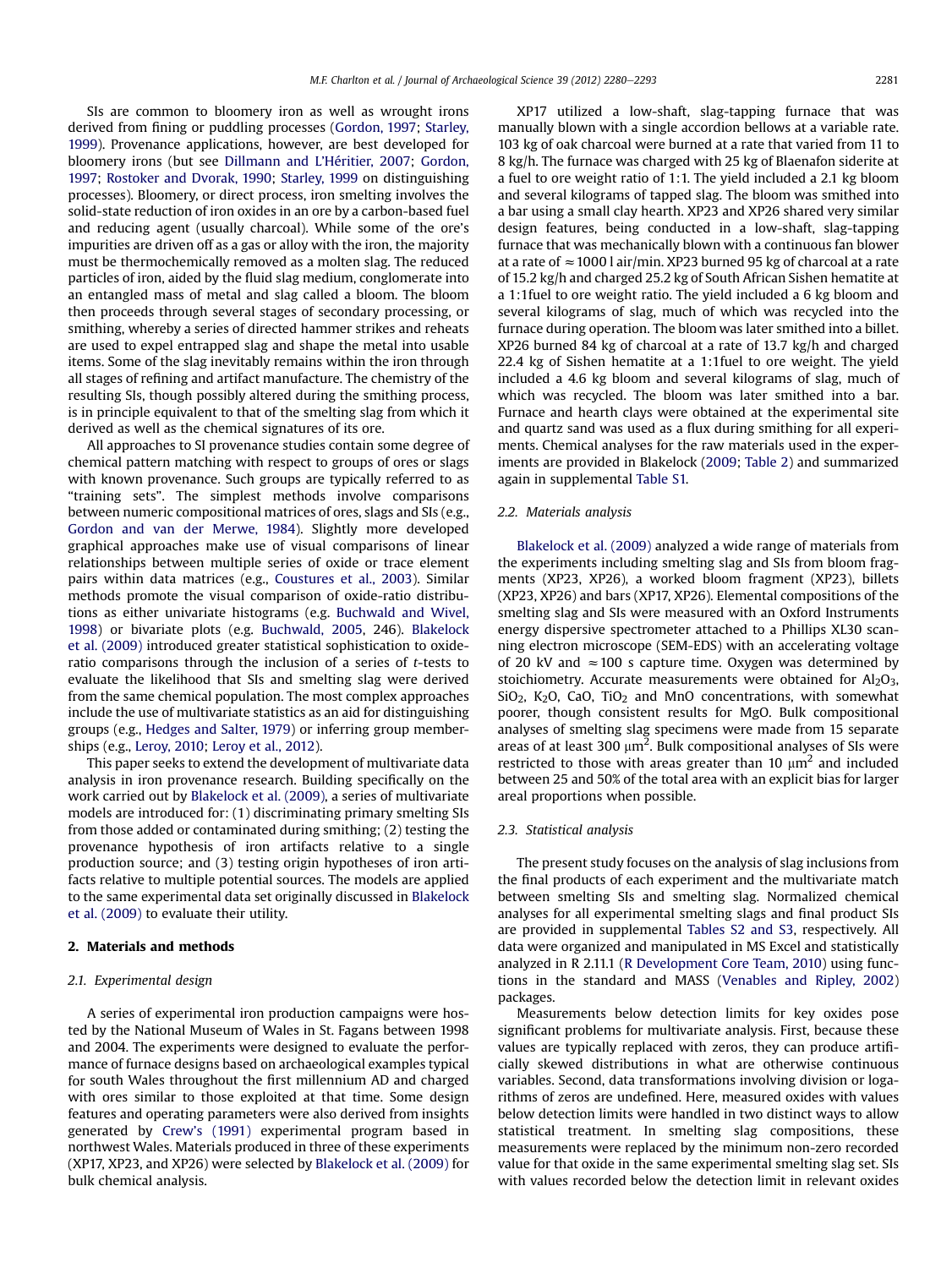were removed from further consideration. The goals of these procedures were maximization of the coverage of the training sets and minimization of erroneous SI matches to training sets.

# 3. Modeling smelting slag and SI chemistry

## 3.1. Bloomery smelting slag formation and chemistry

The production of a liquid slag is essential to bloomery smelting for several reasons including the provision of a transport medium for reduced iron particles, protection of the growing bloom from oxidation near the combustion zone of the furnace and, most importantly, the removal of non-volatile non-reducible compounds (NRCs). The most abundant non-ferrous NRC in most iron ores is silica (SiO<sub>2</sub>), with a melting point of 1723  $\degree$ C. This is significantly higher than the temperature obtained in any bloomery furnace  $(1100-1400 \degree C)$ , necessitating silica's removal with the aid of a chemical flux. Iron (II) oxide (FeO) fulfills this role, reacting with silica to form the compound Fe $_2$ SiO $_4$  that melts at around 1200 °C. Upon solidification, this forms the olivine phase fayalite, which is the dominant microstructural constituent in most bloomery smelting slags. Other common NRCs in the ore, and consequently the slag, include  $Al_2O_3$ , TiO<sub>2</sub>, MnO, CaO and MgO.

Though the slag generally derives the bulk of its chemical composition from the ore, significant contributions are also made by dissolved technical ceramics and fuel ash [\(Crew, 2000](#page-12-0)). Technical ceramics are introduced as the slag attacks the inner wall of the furnace and sometimes the nose of the tuyères (e.g., [Veldhuijzen and Rehren, 2007](#page-13-0)). These typically contain high concentrations of  $Al_2O_3$  and  $SiO_2$ . The ash content of charcoal is rich in CaO and  $K<sub>2</sub>O$ . Additional fluxes can also be added deliberately to promote greater yields of iron. These include minerals that are rich in MnO, which easily substitute FeO in the olivine mineral system, or CaO, which promotes the production of low melting temperature pyroxenes. In some cases, it may also be necessary to add  $SiO<sub>2</sub>$  to promote slag formation if the ore is poor in this oxide.

The final slag chemistry, expressed as a series of oxide and trace element concentrations, is a function of furnace temperature, redox conditions, reaction speed and the chemistry of the materials present in the smelt. For typical bloomery systems, these relationships are articulated by the formula [\(Charlton et al., 2010\)](#page-12-0):

# $C_{\text{slag}} = (O - R) + F + L + A - V$

where slag chemistry  $(C_{\text{slag}})$  is equal to the sum of all compounds and trace elements in the ore (O), less any reduced metals incorporated into the bloom, flux (F; if present), dissolved furnace lining  $(L)$  and fuel ash  $(A)$ , minus any volatile compounds in the system (V). Some variation in slag chemistry is expected because of the heterogeneities associated with furnace atmospheres as well as small differences in resource compositions and operating procedures. Nonetheless, slag chemistry derived from any given smelting recipe will be distributed continuously within a single cluster when represented in multivariate space.

One implication of this model is that compositional data matrices of bloomery smelting slags obtained from single deposits and sites are appropriate units for constructing multivariate training sets. Strong anecdotal support is gathered from studies showing that slag chemical groups tend to be located in distinct clusters across space and time (e.g., [Charlton, 2009](#page-12-0); [Charlton et al.,](#page-12-0) [2010](#page-12-0); [Fells, 1983](#page-12-0) [Morton and Wingrove, 1972;](#page-13-0) [Paynter, 2006](#page-13-0)). The success of efforts to source iron objects to such training sets rests on the degree to which: (1) variation is greater between groups than within them—the essential criteria of the Provenance Postulate ([Neff, 2000](#page-13-0)); (2) biases to variability in the training set are controlled (such as the use of multiple smelting recipes or geological resources); and (3) biases to variability in SI chemistries are controlled in order to ensure they are derived from smelting slag.

# 3.2. SI formation and chemistry

SIs are a consequence of bloomery smelting, bloom refining and artifact production. As noted above, slag separation from the metal in the furnace is never complete and large quantities remain entangled within the bloom. Most of the slag is removed through a series of smithing operations, though numerous inclusions remain throughout all stages of refining. The smithing process, however, is not conducted in a closed system. The addition of new inclusions is possible and some alterations to the chemistry of smelting-derived SIs can occur.

Many and probably most of SIs in an object derive their chemistry directly from that of the smelting slag and they tend to maintain the same variability. Consequently, there is a strong association of SI chemistry with that of the metallic phases in which they are found [\(Buchwald, 2005\)](#page-12-0). Where the temperature of the furnace was lowest and the redox conditions weakest, the slag tends to retain higher proportions of FeO and other reducible compounds while the iron surrounding it tends to be low in carbon. Conversely, the higher temperature/stronger redox regions of a furnace tend to produce a slag with low FeO and an iron with higher carbon. The behavior of phosphorus (measured as  $P_2O_5$ ) is more complex than that of FeO, but also tends to be richer in SIs and metallic phases where furnace temperatures and  $CO/CO<sub>2</sub>$  ratios were relatively low. Nonetheless, the actual distribution of chemical variants in the SIs will be continuous-just like the smelting slag from which they originate.

Though smelting slag and SIs often share similar chemistries, the concentrations of reducible compounds like FeO and  $P_2O_5$  in SIs can differ significantly in terms of their means and standard deviations. This is most likely caused by the oxidizing, but variable, atmosphere experienced by the object during smithing. The fluctuating concentrations of reducible compounds also affect the absolute concentrations of NRCs. The ratios of NRCs, nevertheless, will remain relatively constant between smelting slag and SI.

New inclusions can be introduced to an object in two main ways. First, small amounts of fuel ash and hearth clay may be inadvertently introduced to an object if hammered surfaces are not kept exceptionally clean during smithing. Second, the oxidation of iron at the object surface during smithing yields hammerscale (magnetite,  $Fe<sub>3</sub>O<sub>4</sub>$ ) which flakes off and makes welding difficult. A common practice amongst modern experimenters is to use sand or clay fluxes that react with the magnetite to produce a liquid  $Fe<sub>2</sub>SiO<sub>4</sub>$ or glassy slag, respectively. This practice makes it possible to clean the surface of existing hammerscale and prevent further oxidation. While most of the new slag will be expelled, some will inevitably remain behind to form new inclusions, especially along the weld surfaces. The frequency of new inclusions, and the potential contamination of smelting-derived SIs, increases as an object undergoes repeated processing and greater degrees of refinement ([Dillmann and L](#page-12-0)'Héritier, 2007).

Finally, it is important to note that some phases can generate localized concentrations of specific NRCs in very small SIs. [Dillmann](#page-12-0) and L'[Héritier \(2007\)](#page-12-0) describe this phenomenon and illustrate its effects through analysis of SIs in an object from the Roman workshop at Les Oulches [\(Dieudonné-Glad, 2000](#page-12-0)). In this case, the surface area of hercynite crystals (FeAl<sub>2</sub>O<sub>4</sub>) was large relative to SI surface area and results showed abnormally high measurements of  $Al_2O_3$  varying with SI size. This problem can in part be controlled by restricting analysis to SIs above a specific size range. Otherwise, it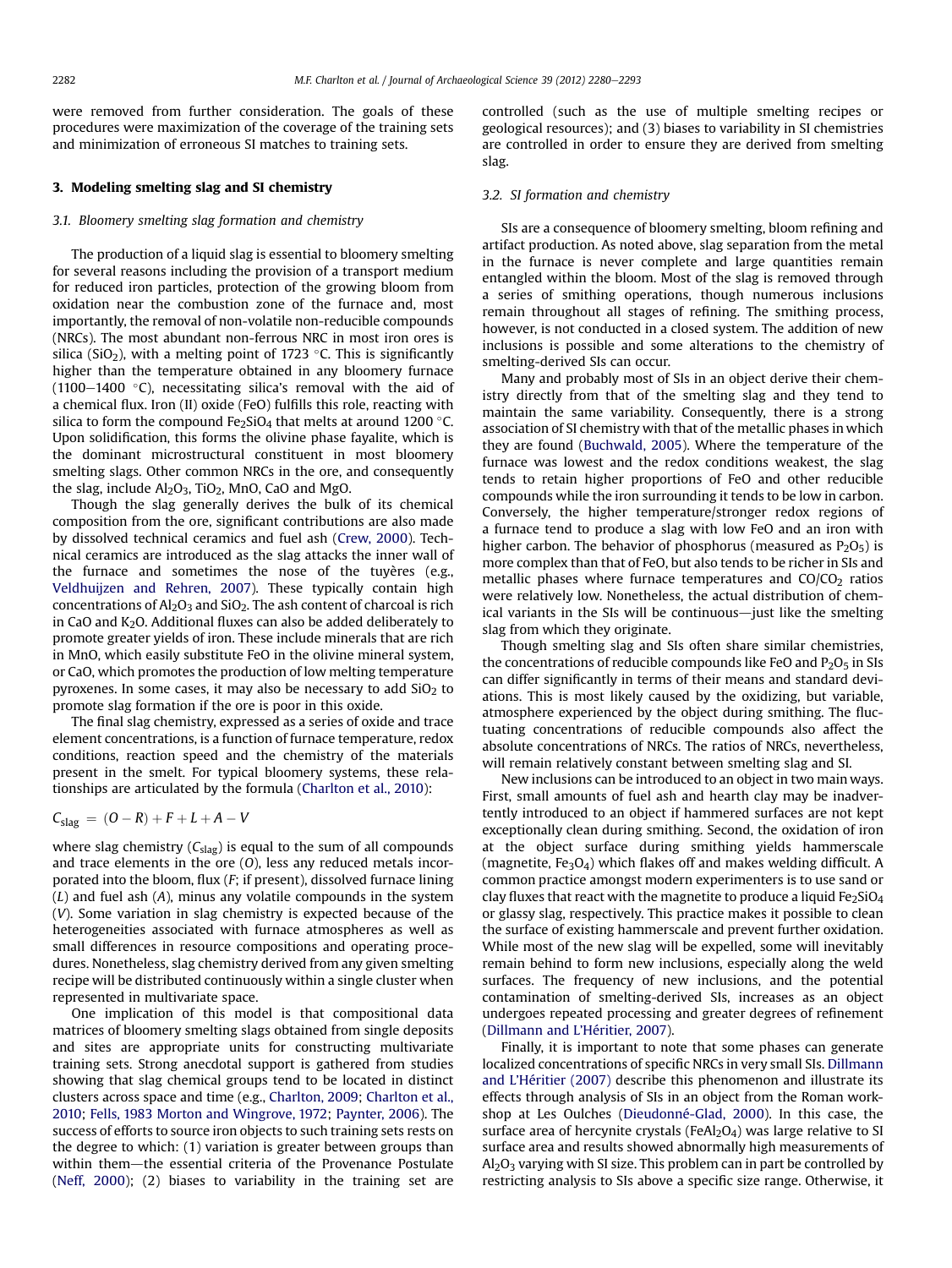<span id="page-3-0"></span>should be possible to remove from consideration these and other SIs not linked directly to smelting slag via the model proposed in the next section.

# 4. Identifying SIs derived from smelting

Before undertaking an SI provenance analysis, it is necessary to discriminate those SIs derived from smelting slag from all others. [Dillmann and L](#page-12-0)'Héritier (2007) use the linear relationship between select oxide pairs  $(AI_2O_3-SiO_2; K_2O-CaO;$  and  $MgO-SiO_2)$  implicit in the constant NRC ratio model to recognize SIs that deviate from the expected pattern. SIs that do not conform to the linear model  $(r^2 \ge 0.7)$  are removed from consideration in stepwise progression until a good fit is achieved. This method assumes that a statistically representative sample of SIs has been analyzed (>40 if possible) and that more uncontaminated smelting-derived SIs are present in the sample than contaminated and smithing derived SIs. When this assumption is not met, no linear pattern can be observed. This situation becomes increasingly likely as objects pass through more manufacturing stages.

While the approach taken by [Dillmann and L](#page-12-0)'Héritier (2007) is logical and seems to perform well, more information might be gleaned by modeling the relationships between SI chemical groups. Table 1 summarizes some of the relationship between dominant NRCs and inclusion source, but can be expanded or contracted as necessary given the constraints of instrumentation. A series of hypotheses for identifying SI source can be deduced from this model for any sample of SIs. SI groups located at the upper extremes of strong positively correlated variables as summarized in Table 2 are hypothesized to be products of the parent material or materials whose chemistry is dominated by the same variables. This ideal model can of course be adapted to specific geologically or archaeologically supported cases where parent material chemistries follow different patterns such as the use of lateritic ores characterized by very high  $Al_2O_3$  concentrations.

Principal Component Analysis (PCA) provides a bridge by which to visualize and explore the relationships shown in Table 1. Detailed explanations of the underlying mathematics of PCA can be found in [Krzanowski \(2000\)](#page-13-0) though a short description will suffice for the present purposes. PCA is a multivariate method of ordination that derives a new set of uncorrelated variables from the original data matrix. Each new axis, or principal component (PC), is a linear combination of the original variables constructed such that the first PC is the line that accounts for the greatest portion of variation within the sample. The second PC accounts for the greatest portion of the remaining variation, but is constrained to be orthogonal to the first. The remaining PCs follow the same pattern, ultimately resulting in the same number of axes as the starting variables and no loss of information. However, it is typically possible to represent most of the variation present in the sample's relevant variables with only two or three PCs.

The magnitude of a variable's influence on a PC is given by its loading, a quantity between  $-1$  and 1 that is equivalent to the correlation coefficient  $(r)$ . Loadings can be graphically displayed as vectors emanating from the origin on a graph with two PCs. The cosine of the angle that obtains between any two loading vectors is

Table 1 Relationships between SI NRC chemistry and that of their common parent materials.

|                       | MgO | $Al_2O_3$ $SiO_2$ $K_2O$ CaO |  | TiO <sub>2</sub> | SrO | BaO |
|-----------------------|-----|------------------------------|--|------------------|-----|-----|
| Bloomery slag<br>Clay |     |                              |  |                  |     |     |
| Fuel ash              |     |                              |  |                  |     |     |
| Smithing flux         |     |                              |  |                  |     |     |

#### Table 2

Explanations for SI groups located at the upper extremes of strong positively correlated NRC pairs.  $LC =$  localized concentration effect.

|                                      | MgO        | Al <sub>2</sub> O <sub>3</sub> | SiO <sub>2</sub>     | K <sub>2</sub> O          | CaO    | TiO <sub>2</sub> | SrO        | BaO           |
|--------------------------------------|------------|--------------------------------|----------------------|---------------------------|--------|------------------|------------|---------------|
| MgO<br>$Al_2O_3$<br>SiO <sub>2</sub> | LC/ash     | $LC$ / $cl$ ay<br>clay         | clay<br>LC/flux clav | ash<br>clay               | ash    | clay<br>clay     | ash        | clay<br>clay  |
| K <sub>2</sub> O<br>CaO              | ash<br>ash | clay                           | clay                 | $LC$ /clay/ash ash<br>ash | LC/ash | clay             | ash<br>ash | clay          |
| TiO <sub>2</sub><br>SrO              | ash        | clay                           | clay                 | clay<br>ash               | ash    | LC/clay          | LC/ash     | clav          |
| BaO                                  |            | clay                           | clav                 | clay                      |        | clay             |            | $LC$ / $clay$ |

equivalent to the correlation between them. The angles generated between loading vectors on the first two or three PC's provide an accurate indication of the variables' relationships in the sample and can be used effectively in graphical models. Finally, individual data points can be projected into PC space and interpreted in light of the new axes and loadings.

Prior to running the PCA, it is necessary to transform the raw SI chemical data in order to remove the dilution effect imparted by non-modeled compounds and to give approximately equal weight to all compounds of interest. The dilution problem can be corrected by converting the original variables to subcompositional ratios, where a subcompositional ratio is equal to the measured composition of a compound divided by the sum of all compounds of interest ([Birch and Martinón-Torres, in press\)](#page-12-0). Variables with large variances will dominate any PCA. In general, variables with the largest variances also tend to be those with the largest magnitudes. Most multivariate analyses of compositional data aim to consider the influence of all included variables regardless of scale. Common transformations for applying approximately equal weight to compounds of interest include (following the notation of [Baxter](#page-12-0) [and Freestone, 2006](#page-12-0)):

1. Standardization:  $x_{ij} \leftarrow (x_{ij} - \overline{x}_j)/S_j$ 

- 2. Logged:  $x_{ii} \leftarrow Log(x_{ii})$
- 3. Log-ratio:  $x_{ij} \leftarrow Log[x_{ij}/g(X_i)]$

For the compositional matrix  $X$  made up of  $n$  cases and  $p$  variables,  $x_{ii}$  is the value for the jth variable of the ith case,  $\bar{x}_i$  is the mean value of the jth variable,  $S_i$  is the sample standard deviation for the jth variable, and  $g(\mathbf{X}_i)$  is the geometric mean of all variables in the ith composition. Note that the structure of log-ratio transformations correct dilution effects without any need for prior transformation to subcompositional ratios. Because of the similarity of results produced from log and log-ratio transformed matrices in multivariate analysis ([Baxter, 2001\)](#page-12-0), only the latter will be discussed.

There has been considerable debate regarding which type of transformation is appropriate to compositional data (e.g., [Aitchison](#page-12-0) [et al., 2002](#page-12-0); [Baxter and Freestone, 2006;](#page-12-0) [Tangri and Wright,1993\)](#page-13-0). In practice, standardized and log-ratio transformations yield different but often complementary information (e.g., [Neff,1994\)](#page-13-0). The analysis by [Baxter and Freestone \(2006\)](#page-12-0) suggests that the major difference between standardization and log-ratio transformation is the emphasis placed on absolute difference in variable values and relative variance, respectively. Where absolute differences are considered important, as in the model above, standardization is a logical choice since these relationships are best preserved.

Once the data matrix has been transformed, PCA further converts it into a structure that is comparable to the model given above. Cluster analysis is then applied directly to the raw PC scores in order to objectively identify the groups present and detect outliers. The result of a hierarchical cluster analysis is plotted as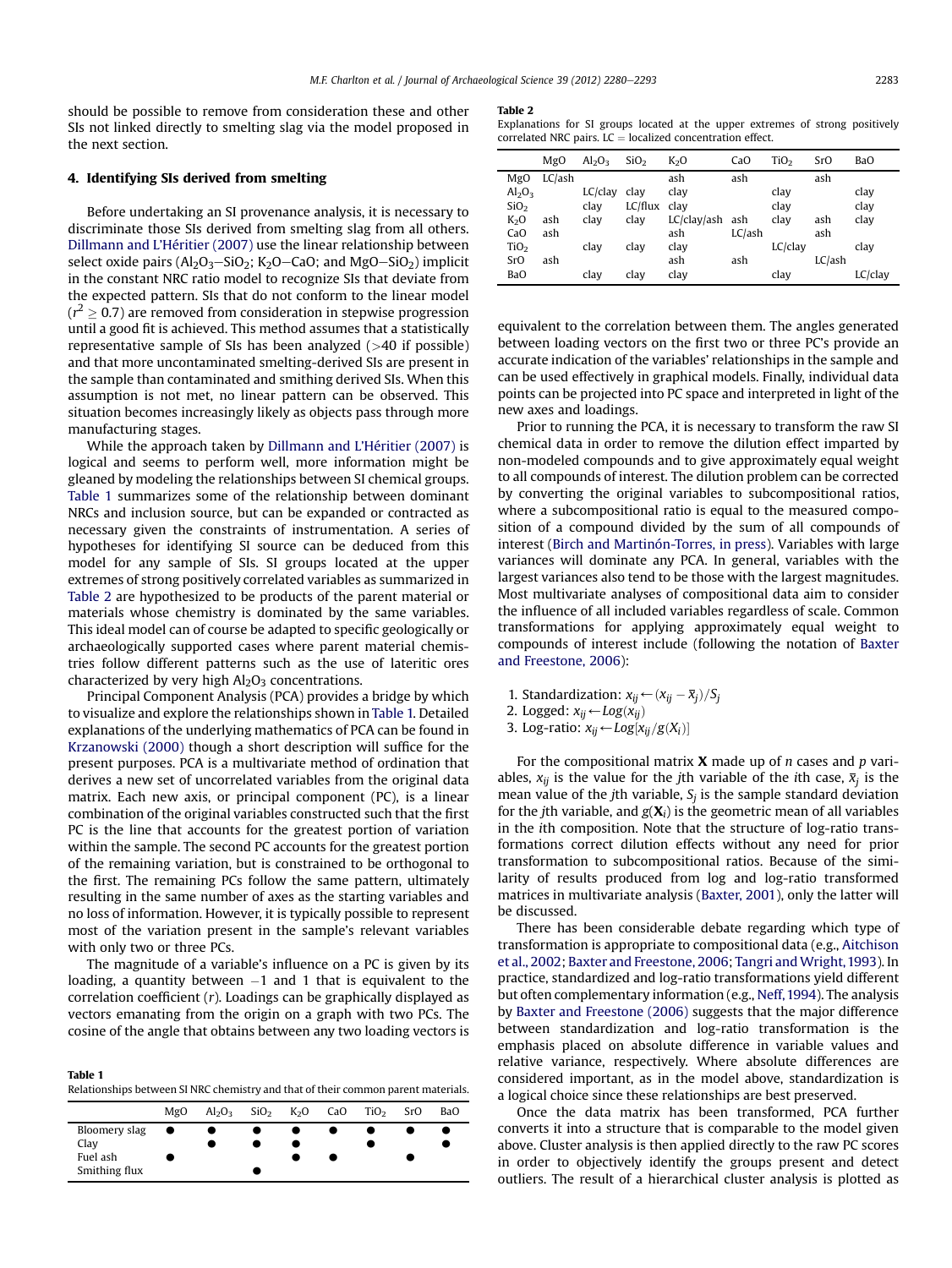a dendrogram and the identification of clusters is made by cutting the tree at the point where the rate of agglomeration seems to drop off sharply. This requires a degree of interpretation and represents one of the weaknesses of the hierarchical clustering approach. The rationality of the final clustering solution can, however, be ascertained through its comparison with plots of PC scores [\(Baxter,](#page-12-0) [2006](#page-12-0)) and explanations for groups derived from patterns of oxide correlations.

In this paper, groups are identified by an average linkage cluster analysis, a type of hierarchical agglomerative algorithm that treats all cases as individual clusters and successively links them into a single cluster based on a distance or dissimilarity measure. The average linkage procedure joins clusters based on the average Euclidian distance measured between all pairs of cases in each cluster [\(Krzanowski, 2000\)](#page-13-0). Other common clustering algorithms, such as single linkage, complete linkage and Ward's method, may reveal similar structure in PC scores of compositional data, though not with the same consistency and interpretability. Specifically, the single linkage algorithm has a known bias for "chaining" observations into elongated clusters, while both the complete linkage and Ward's method algorithms are biased toward dense spherical clusters. The exact shapes of groups within a sample of SIs from a single object are unknowable, but expected to have elliptical shapes with different sizes. The average linkage algorithm, being a compromise between the single and complete linkage methods, is appropriate for exploring SI compositional data because it performs well when empirical groups have different sizes and shapes. This observation is explored further in Section [6.](#page-5-0)

In light of the model depicted in [Table 2,](#page-3-0) a PCA of relevant standardized NRCs will reveal, in combination with cluster analysis, the presence of all relevant SI groups in the sample. Groups demarked by high concentrations of positively correlated oxides related to technical ceramic ( $Al_2O_3$ , MgO,  $SiO_2$  and  $TiO_2$ ) indicate the use or accidental inclusion of clay additives during smithing. Likewise, groups characterized by high concentrations of positively correlated oxides related to fuel ash (CaO,  $K<sub>2</sub>O$ , and MgO) indicate ash contamination during smithing. SIs derived from sand additives or whose composition is affected by localized concentration will be separated by high values along a single variable such as  $SiO<sub>2</sub>$  or Al2O3. The SI group derived from smelting slag, if present, will plot near the origin since smelting slag is a combination of multiple parent materials including clay and ash. The presence or absence of any one of these groups in a particular sample is a consequence of refining actions, skill, and analytical sampling error.

## 5. Multivariate models for identifying SI provenance

The basic problem of chemical sourcing is to demonstrate that the chemistry of some material sample is equivalent to the chemistry of some known parent material (the source). In the case of smelting slag and SIs derived from it, finding absolute chemical equivalence is rarely possible. As noted above, the oxidizing conditions of the smithing hearth lead to pronounced differences in FeO and  $P_2O_5$  concentrations in the SIs relative to the smelting slag. However, NRCs in uncontaminated smelting slag and smeltingderived SIs will maintain the same ratios with each other throughout all stages of processing [\(Dillmann and L](#page-12-0)'Héritier, 2007). It is necessary, therefore, to model both smelting slag and smeltingderived SI chemistry in terms of NRC ratios or subcompositional ratios without considering those oxides (especially FeO and  $P_2O_5$ ) and trace elements that exhibit fluctuating concentrations between production stages. The use of ratios negates the dilution biases imposed by variable amounts of FeO,  $P_2O_5$  and similar compounds. Subcompositional ratios are favored here because they reduce the number of potential ratio variables without loss of information.

Next, the field of potential source locations must be specified. This action is performed by constructing a series of training sets based on the compositional analyses of large samples of smelting slag derived from known locations. Relevant subcompositional values are calculated for NRCs and then transformed by taking the negative of their logged values  $(-\log[x_{ii}])$ . The log transformation provides scale equalization without the sample-specific constraints introduced through standardization [\(Sayre, 1975\)](#page-13-0). Because all subcompositional ratios are less than one, however, all logged values are negative. Taking the negative of the transformed values creates a positive matrix (necessary for some operations) and is equivalent to taking the log of the inverse subcompositional ratio. Some variant of log-ratio transformation as defined above should yield similar results, though this option is not explored here. The transformed compositions of the training set members are then projected into new multivariate spaces defined by PCA and Linear Discriminant Analysis (LDA). Finally, the boundaries of the training set fields are defined through Kernel Density Estimation (KDE) and become provenance hypotheses.

The basic premises behind PCA are defined above. The only difference here is the  $-\log$  transformation of variables, which makes it possible to project the chemistry of samples with unknown provenance into the same multivariate space. PCA is particularly useful when comparing SI chemistry to a single accumulation of slag, but can also be effective for multiple groups. Assuming an adequately sized sample of analyses (>40; see [Baxter](#page-12-0) [et al., 2000\)](#page-12-0) for each group, a PCA generates a coordinate system for representing the structure and extent of each smelting system's variability-their provenance fields. New data from smeltingderived SIs from artifacts with unknown provenance can then be projected into the same multidimensional space. Those SIs whose chemistries occupy a particular field are hypothetical members of that smelting system. Those SIs projected outside of a given field are rejected as possible group members.

LDA is similar to PCA in that it constructs new axes from linear combinations of the original variables, but contrasts with it in important ways (see [Krzanowski, 2000\)](#page-13-0). Instead of building and ordering axes according to the amount of variance explained, LDA defines and ranks axes according to the ratio of between- to withingroup covariance matrices measured from predefined groups of samples. The first discriminant function is the line showing the optimal trade-off between maximizing the distances between group means and minimizing individual group variances. The second discriminant function also maximizes group mean distances relative to minimum group variance but is constrained to be orthogonal to the first discriminant function. The remaining functions follow the same pattern, ultimately generating one function fewer than the number of groups. Scores from individual group members can be projected on to the new axes, which often show greater separation between fields than is possible under PCA. Thus, the use of LDA will be explored to better separate training sets from different smelting slag groups against which "unknown" smelting-derived SIs may be compared. Scores for specimens with unknown group affiliation can also be projected into the newly constructed multidimensional space. As above, SIs that occupy a particular field become hypothetical members of that smelting system and vice versa.

Ellipsoidal confidence ellipses are routinely drawn to define provenance fields in cases where the data are assumed to be multivariate normally distributed (e.g., [Glascock, 1992](#page-12-0)). When this assumption cannot be met, as is typically the case for bloomery smelting slag, empirically derived distributions such as KDEs can provide a viable, if somewhat less functional, alternative. KDEs generate a continuous frequency distribution from a sample of cases. Rather than binning cases into a series of adjacent categories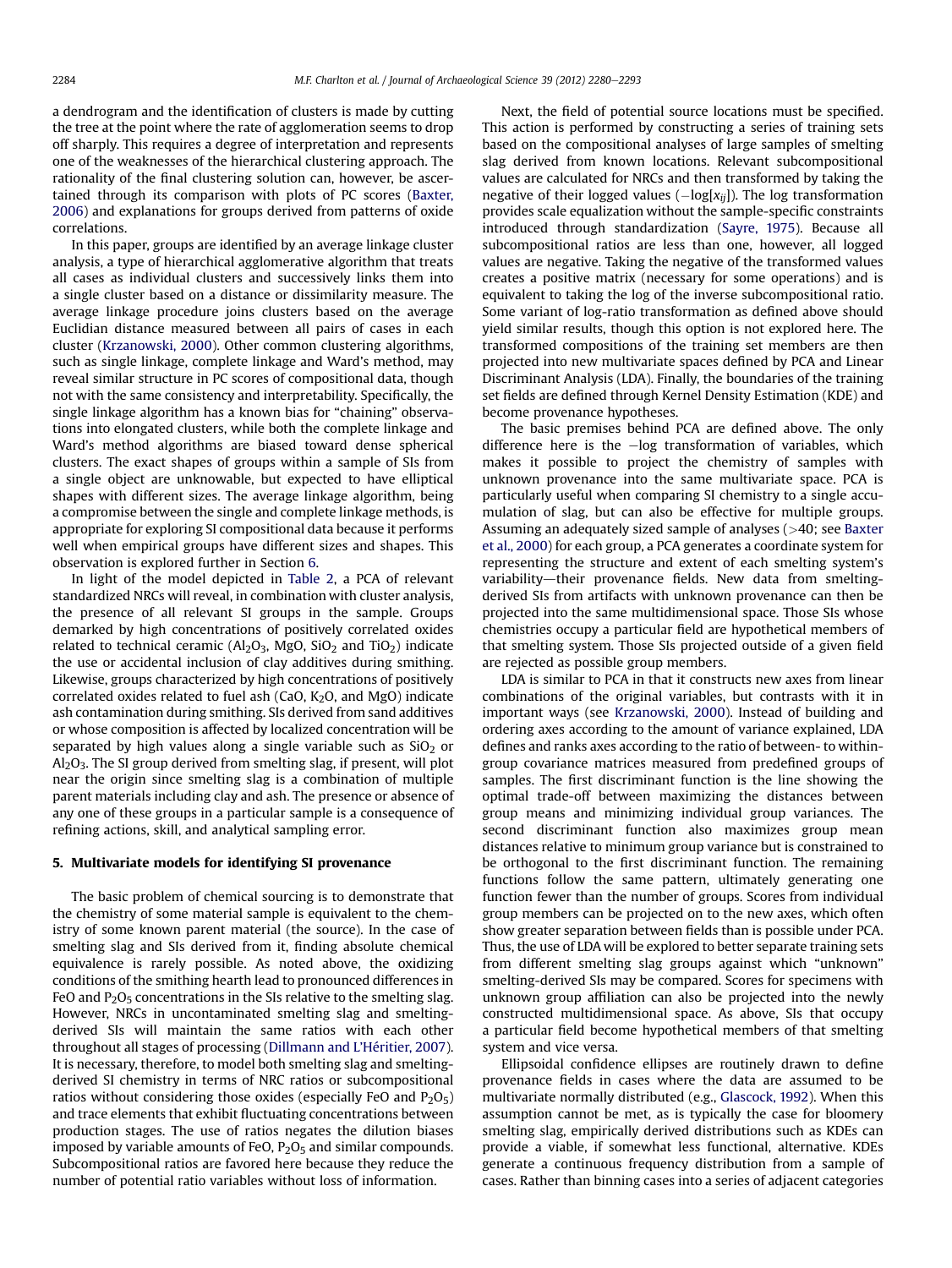<span id="page-5-0"></span>like a histogram, a KDE is created by placing a "bump" at each point and then summing the resulting heights across the axis [\(Baxter](#page-12-0) [et al., 1997](#page-12-0)). The bumps are actually probability distribution functions with user-defined bandwidths-smoothing parameters determined in part by sample size and variance. The result is an estimation of the population density suggested by the sample. Univariate KDEs are a replacement option for smoothed histograms. Their advantages include the lack of a defined origin and a body of theory for selecting appropriate bandwidths according to sample size. Bivariate and trivariate KDEs operate in exactly the same way and are useful for highlighting point concentrations in scatter plots, revealing the structure of large data sets, and identifying groups [\(Baxter et al., 1997](#page-12-0)). Because bivariate KDEs are a three dimensional surface, it is possible to display them as a series of contours defined in terms of the percentage of the total point density they contain. This feature is particularly valuable for defining non-arbitrary smelting slag field boundaries for provenance analysis.

In what follows, PCA and LDA are used to generate multidimensional coordinate systems in which to represent the structure of and relationships between smelting slag training sets. The field boundaries of the training sets are defined by KDEs using the Gaussian density function. Bandwidths are selected individually for all training sets using the Sheather-Jones plug in method [\(Sheather](#page-13-0) [and Jones, 1991\)](#page-13-0), noted for its superior performance in simulations and structured empirical comparisons [\(Jones et al., 1996;](#page-13-0) [Sheather,](#page-13-0) [2004;](#page-13-0) [Venables and Ripley, 2002\)](#page-13-0). Field boundaries are delineated by contours for the maximum density level containing 100% of the training set data. Smelting-derived SI scores are then projected into the relevant analytical space. For practical considerations, each object is characterized by the average of its smelting-derived SI scores and assigned group membership based on its position relative to field boundaries. When located within the boundaries of multiple fields, hypotheses for object memberships are weighted by their relative fit to individual group densities. Point densities are calculated for the location of the average object SI scores with respect to each training set. These densities are then converted to percentiles based on the proportion of training set members with lower density estimates. Objects are ultimately assigned to the group for which they have the highest percentile ranking. It is important to note that while object percentile rankings have a loose connection with probabilities of group membership, the relationships are ordinal scale in nature and the values are restricted to the particular projection of points under scrutiny.

# 6. Application of provenance models to products of designed experiments

## 6.1. Identification of SIs derived from smelting

Given the restricted scale of SEM-EDS compositional measurements, only six oxides were included in the SI identification model: MgO,  $Al_2O_3$ ,  $SiO_2$ ,  $K_2O$ , CaO and TiO<sub>2</sub>. All SI data from each object were then analyzed in the manner described above. The procedure is illustrated with SI data acquired from the XP17 bar, XP23 billet and XP26 bar. A PCA was conducted on the standardized SI subcompositional data for each object and an average linkage cluster analysis carried out on their resultant scores.

The cluster analysis of the XP17 bar SI scores reveals 9 groups when the dendrogram is cut at a height of 2 ([Fig. 1\)](#page-6-0). Comparing group and loading structures ([Fig. 2\)](#page-6-0) with the SI identification model discussed above, group 4 is identified as smelting slag, groups 2, 3, 5 and 6 are derived from or contaminated with fuel ash, groups 7 and 8 are derived from or contaminated with clay and group 9 is derived from or contaminated with silica flux. Group 1 is more difficult to explain and possibly represents inclusions with both fuel ash and clay contaminants. Analyses of the XP17 bloom SIs, not shown, also revealed the presence of clay and fuel ash groups and it is likely that many of these passed into the objects smithed from it.

As noted above, most agglomerative clustering algorithms tend to produce results that are in general agreement with one another. Subtle differences, however, can affect the way groups are constructed and interpreted with respect to a given model. To illustrate these differences, cluster analyses were conducted for the XP17 bar using the single linkage, complete linkage, and Ward's method algorithms (supplemental Figs.  $S1- S3$ ). The single linkage solution leads to the same inferences as the average linkage solution, though does so with a larger number of groups. The complete linkage and Ward's method solutions lead to slightly different interpretations of group structure that do not appear rational with respect to the PCA results and the SI identification model.

The cluster analysis of the XP23 billet SI scores gives five groups when the dendrogram is cut at a height of 2.5 ([Fig. 3](#page-7-0)). Based on the SI identification model, the group and loading structures ([Fig. 4\)](#page-7-0) indicate that group 1 comprises smelting SIs, groups 4 and 5 are populated with silica flux or flux contaminated SIs and groups 2 and 3 are contaminated with clay, fuel ash or both.

Finally, the cluster analysis of XP26 bar SI scores indicates four groups when the dendrogram is cut at a height of 4 [\(Fig. 5\)](#page-8-0). A comparison of group and loading structures ([Fig. 6\)](#page-8-0) with the SI identification model identifies group 1 as smelting slag, group 2 as a silica flux and fuel ash contaminated SI and groups 3 and 4 as combinations of technical ceramic and fuel ash contaminants. In this case, all non-smelting SIs are outliers and do not have a significant effect on the loading structure. This results in less secure identifications of non-smelting SI types.

Smelting-derived SIs formed the largest group in each object. The experimental objects were not subject to intensive refining as might be expected in finished items such as swords. In cases where greater processing of the metal takes place, the proportion of nonsmelting SIs is expected to increase as noted above. In archaeological cases, the proportions of SI types in an object might reflect smithing skill or style. However, for investigating provenance, it is sufficient to identify the non-smelting SI and remove them from consideration prior to comparison with smelting slag training sets.

## 6.2. Identification of SI production origins—single group evaluations with PCA

PCAs were individually conducted on each group of experimental smelting slag to serve as training sets. Variables used are  $-\log$  transformed subcompositional ratios of MgO, Al<sub>2</sub>O<sub>3</sub>, SiO<sub>2</sub>,  $K<sub>2</sub>$ O, CaO, TiO<sub>2</sub> and MnO. The fields occupied by each sample were then defined by contour lines containing 100% of the training set scores as generated by a KDE. Scores from smelting-derived object SIs, also in the form of  $-\log$  transformed subcompositional ratios, were then projected into the multivariate space created by the smelting slag in order to hypothesize their production origins. Individual results are shown in Figs.  $7-9$  $7-9$ .

With few exceptions, SI scores plot within the boundaries defined by their corresponding experimental training sets. All SI group means, however, plot within their training set boundaries. The utility of PCA as a single group evaluation tool also rests on its ability to exclude SIs derived from recipes other than that of the training set. To evaluate this, the smelting-derived XP17 bar SIs were evaluated with the XP26 training set. The results ([Fig. 10\)](#page-9-0) show that the XP17 bar SIs form a distinct cluster to the right of the XP26 training set field along PC01, a PC dominated by MnO. Recalling that the  $-\log$  transformation causes the loadings to be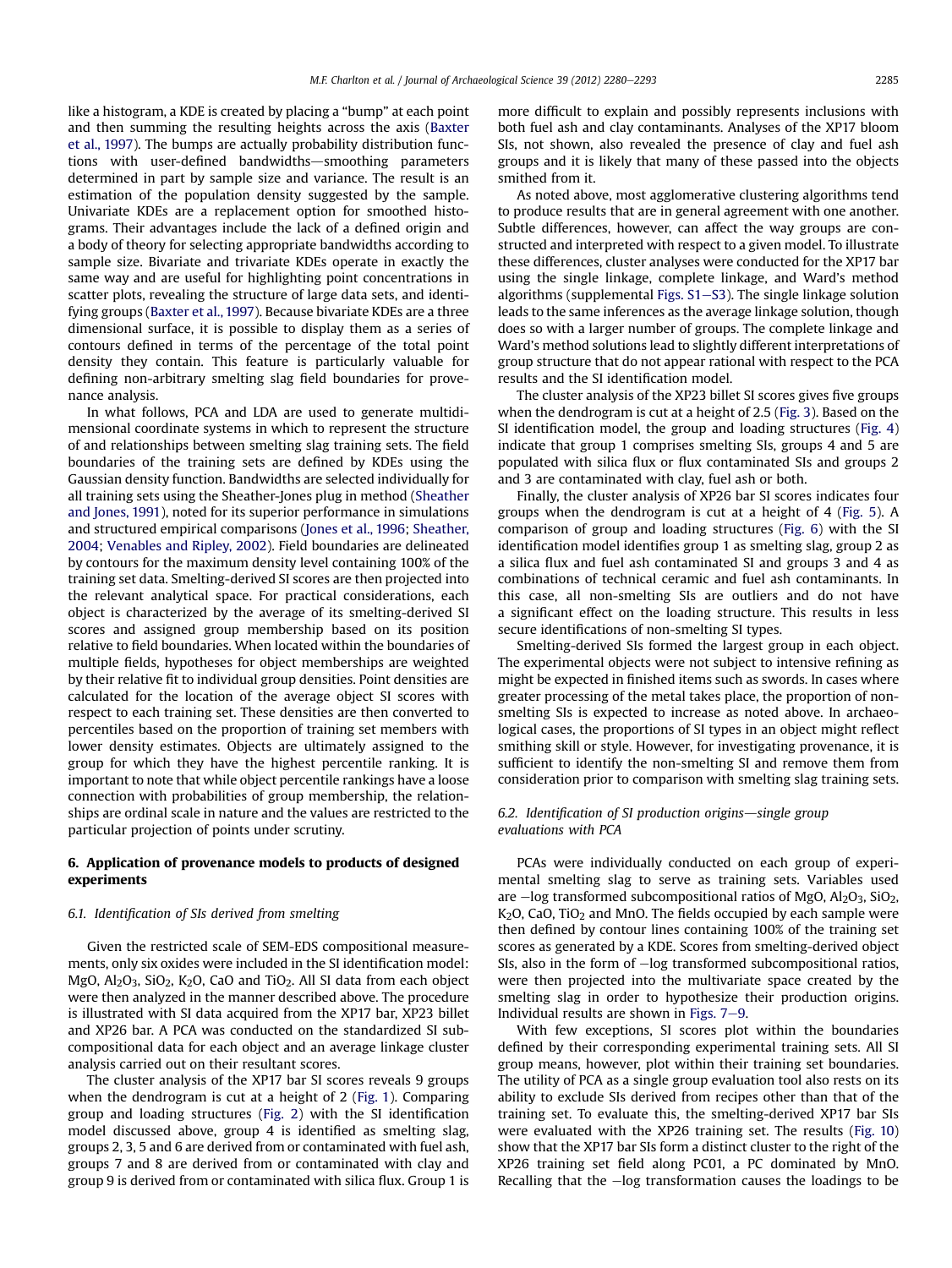<span id="page-6-0"></span>

Fig. 1. Dendrogram arising from an average linkage cluster analysis of XP17 bar SI subcompositional ratios. Group identifications are indicated on cluster roots formed from cutting the dendrogram at a height of 2.



Fig. 2. XP17 bar SI subcompositional ratios projected onto the first two PC axes and labeled by group affiliation.

inverse relative to the original variables, it is apparent that the major distinction between the experimental data sets are the higher MnO contents of the XP17 slag and SIs.

# 6.3. Identification of SI production origins-multi-group evaluations with PCA

A PCA was conducted on the entire experimental smelting slag library using -log transformed subcompositional ratios of MgO,  $Al_2O_3$ , SiO<sub>2</sub>, K<sub>2</sub>O, CaO, TiO<sub>2</sub> and MnO. The fields occupied by each experimental subsample were then defined by contour lines containing 100% of the training set scores as generated by KDEs. As above, smelting-derived SI scores for each object were projected into the multivariate space created by the smelting slag in order to identify their production origins. Results ([Fig. 11\)](#page-10-0) show good separation between the XP17 training set and the others along PC01 (dominated by MnO) and subtle discrimination between XP23 and  $XP26$  along PC02 (dominated by TiO<sub>2</sub> and to a lesser extent MgO). In terms of the original data, the slag and SIs derived from XP17 have higher MnO contents than those from the other experiments while the slag and SIs derived from XP26 tend to have slightly more  $TiO<sub>2</sub>$ and slightly less MgO than those of XP23. The poor separation between the XP23 and XP26 training sets was anticipated given the similarities in their experimental designs. All experimental smelting-derived SIs tend to cluster within the boundaries defined by their corresponding training sets, however, and the average SI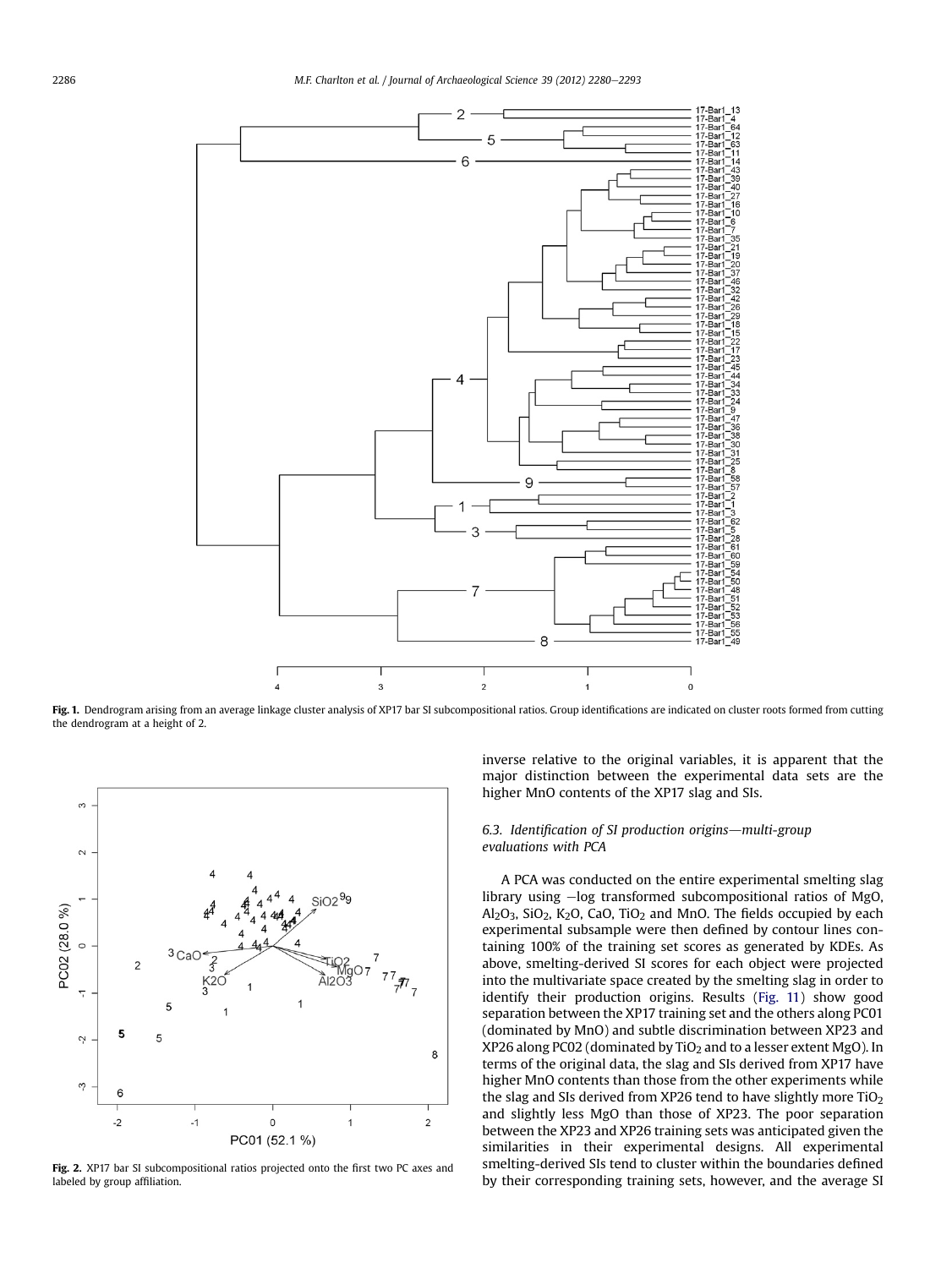<span id="page-7-0"></span>

Fig. 3. Dendrogram arising from an average linkage cluster analysis of XP23 billet SI subcompositional ratios. Group identifications are indicated on cluster roots formed from cutting the dendrogram at a height of 2.5.



Fig. 4. XP23 billet SI subcompositional ratios projected onto the first two PC axes and labeled by group affiliation.

percentile rankings correctly identify each object to its experimental group [\(Table 3](#page-10-0)).

# 6.4. Identification of SI production origins-multi-group evaluations with LDA

A LDA was conducted on the entire experimental smelting slag library using -log transformed subcompositional ratios of MgO,  $Al_2O_3$ , SiO<sub>2</sub>, K<sub>2</sub>O, CaO, TiO<sub>2</sub> and MnO. The fields occupied by each experimental subsample were then defined by contour lines containing 100% of the training set scores as generated by KDEs. Smelting-derived SI scores were then projected into the multivariate space using the linear discriminant functions generated by the analysis of the smelting slag groups. Results [\(Fig. 12](#page-10-0)) show good separation between the XP17 training set and the others along LD1 (dominated by  $SiO<sub>2</sub>$ ) while subtle discrimination is apparent between XP23 and XP26 along both LD1 and LD2 (the latter also dominated by  $SiO<sub>2</sub>$ ). This partitioning is evident in the subcompositional data where slag and SIs from XP17 have the lowest mean  $SiO<sub>2</sub>$  content, followed by XP26 with slightly higher values and XP23 with the highest mean  $SiO<sub>2</sub>$  content. The separation between XP23 and XP26 is more pronounced than with PCA, but still poor. Again, all experimental smelting-derived SIs tend to cluster within the boundaries defined by their corresponding training sets and average SI percentile rankings correctly identify each object to its experimental group [\(Table 4](#page-10-0)).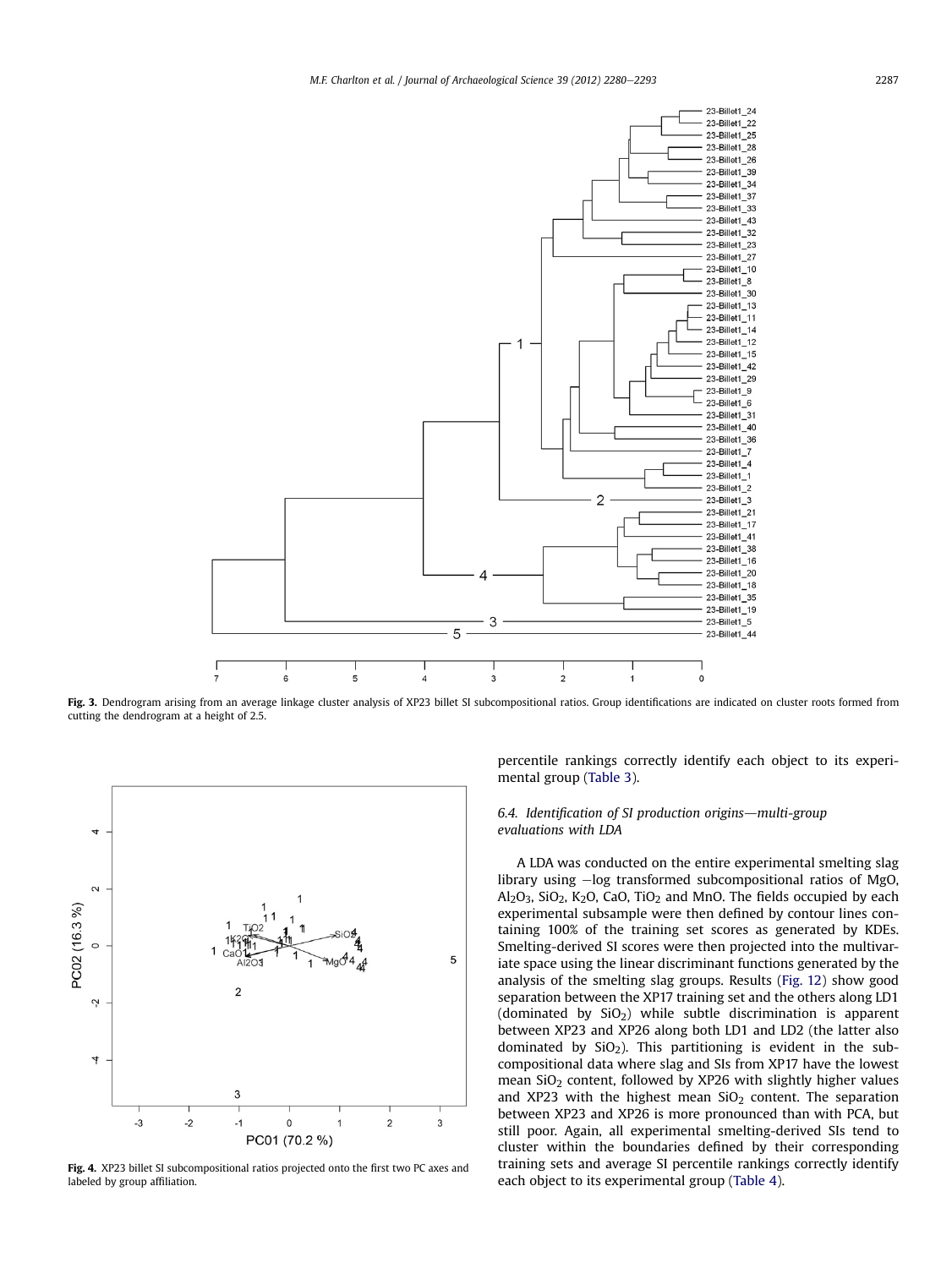<span id="page-8-0"></span>

Fig. 5. Dendrogram arising from an average linkage cluster analysis of XP26 bar SI subcompositional ratios. Group identifications are indicated on cluster roots formed from cutting the dendrogram at a height of 4.



Fig. 6. XP26 bar SI subcompositional ratios projected onto the first two PC axes and labeled by group affiliation.

## 7. Discussion

The efficacy of the iron object sourcing strategy detailed above is clear from the results generated by its application to the products of ironmaking experiments. Indeed, the results proved better than expected by correctly discriminating the XP23 billet and XP26 bar despite the similarities of their experimental design. The strategy is, however, an ideal one implemented under controlled conditions. Whether it can withstand the rigors and complexities introduced by archaeological assemblages is a separate, but important question.

# 7.1. An archaeological example

At present, few archaeological smelting assemblages have been researched with the breadth necessary to sample and form adequately sized training sets at the site level. Those studies that have generated large samples tend to do so for regional levels using  $geo$ graphical rather than geological criteria for creating groups-a significant problem where multiple geological resources might be present. Barring this, there are also few regions, however defined, whose researchers have engaged in large scale compositional analyses of both smelting slag and SIs. Even fewer have ensured that all analyses were conducted in near identical conditions on the same instruments (or instruments for which correction factors have been calculated). This is true even of the archaeological case study presented in [Blakelock et al. \(2009\).](#page-12-0)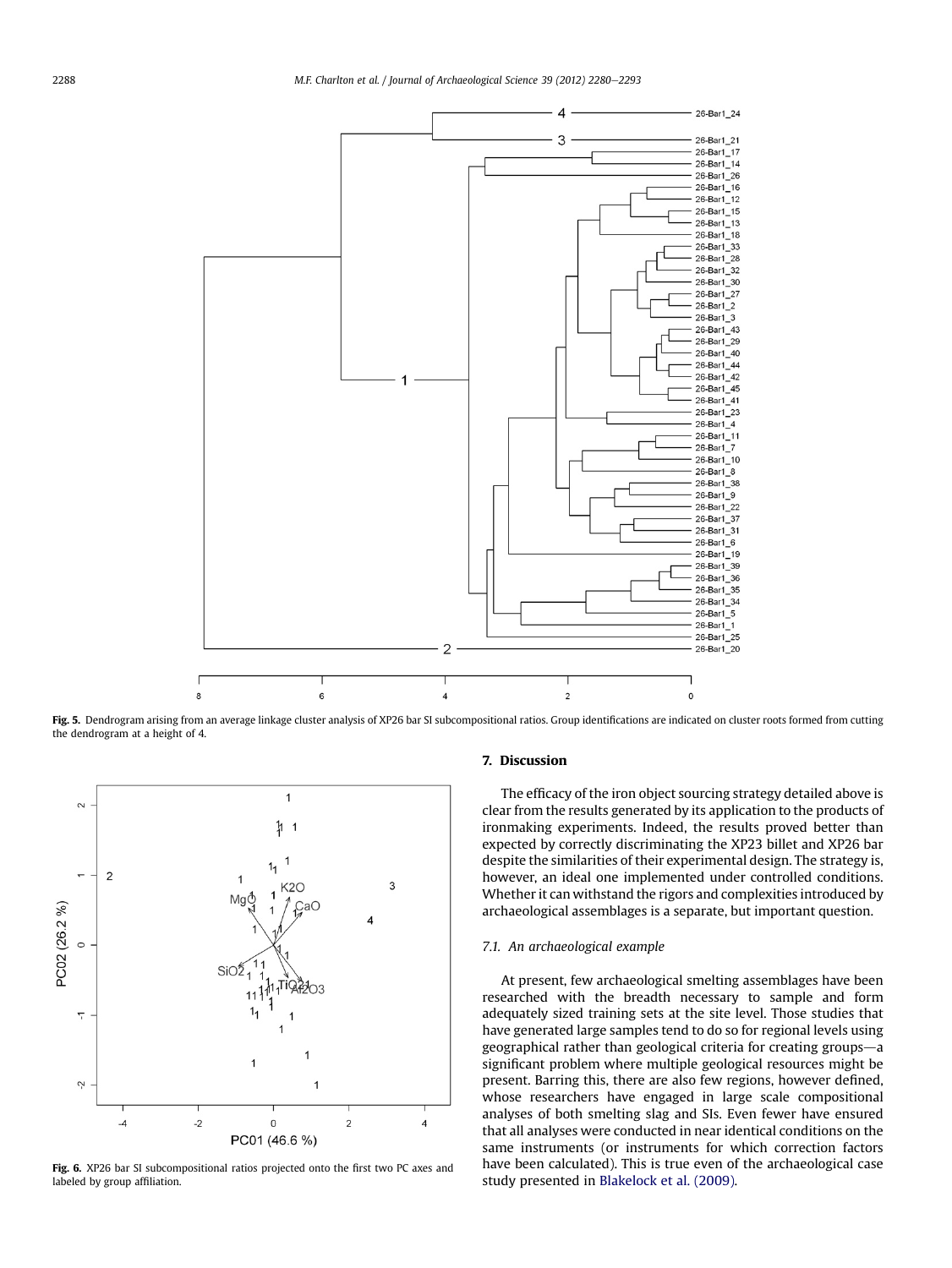<span id="page-9-0"></span>

Fig. 7. Single group evaluation of XP17 production origins with PCA. Training set field defined by the KDE contour level containing 100% of the smelting slag scores.  $\bullet$  -XP17 bar SI scores;  $+$ -SI group mean.

The data set compiled by Vagn [Buchwald \(2005\)](#page-12-0) for smelting slag and SIs in Scandinavia comes closest, though still falling short on key requirements. Issues relevant to the system of methods presented here include a lack of adequate sampling from object SIs (average of  $2-5$  analyses per metallographic zone) and insufficient sampling of smelting slag for any given site (between 1 and 10). Nonetheless, an attempt was made to adapt the system of methods presented above to the Buchwald data set. A PCA and cluster analysis of smelting slag compositions (MgO,  $Al_2O_3$ ,  $SiO_2$ ,  $K_2O$ , CaO,  $TiO<sub>2</sub>$  and MnO) showed that they form three regional groups: (1) the Danish islands Fyn and Sjaelland; (2) Western Denmark; and



Fig. 9. Single group evaluation of XP26 production origins with PCA. Training set field defined by the KDE contour level containing 100% of the smelting slag scores.  $\triangle$ -XP26 bar SI scores; +-average object SI.

(3) Norway and Sweden. Using these groups of data as training sets, an LDA was conducted and previously sourced SIs projected into the multivariate space. The result is shown in [Fig. 13](#page-11-0) with points labeled according to Buchwald's provenance hypotheses based on oxide-ratio distributions (labels adjusted to match the present field names). LD1 is dominated by the influence of  $SiO<sub>2</sub>$  and  $Al<sub>2</sub>O<sub>3</sub>$  and discriminates the Danish slag and SIs from those originating in Norway and Sweden. Indeed, [Buchwald \(2005\)](#page-12-0) uses the  $SiO<sub>2</sub> - Al<sub>2</sub>O<sub>3</sub>$ ratio to the same effect. LD2 is dominated by  $SiO<sub>2</sub>$  and discriminates the training sets for western Denmark and the Danish Isles. While



Fig. 8. Single group evaluation of XP23 production origins with PCA. Training set field defined by the KDE contour level containing 100% of the smelting slag scores.  $\blacksquare$ -XP23 billet SI scores;  $+$ -SI group mean.



Fig. 10. Comparison of the XP17 bar SIs to the XP26 smelting slag training set. Training set field defined by the KDE contour level containing 100% of the smelting slag scores.  $\triangle$  -XP26 bar SI scores;  $\bullet$  -XP17 bar SI scores; +-SI group means.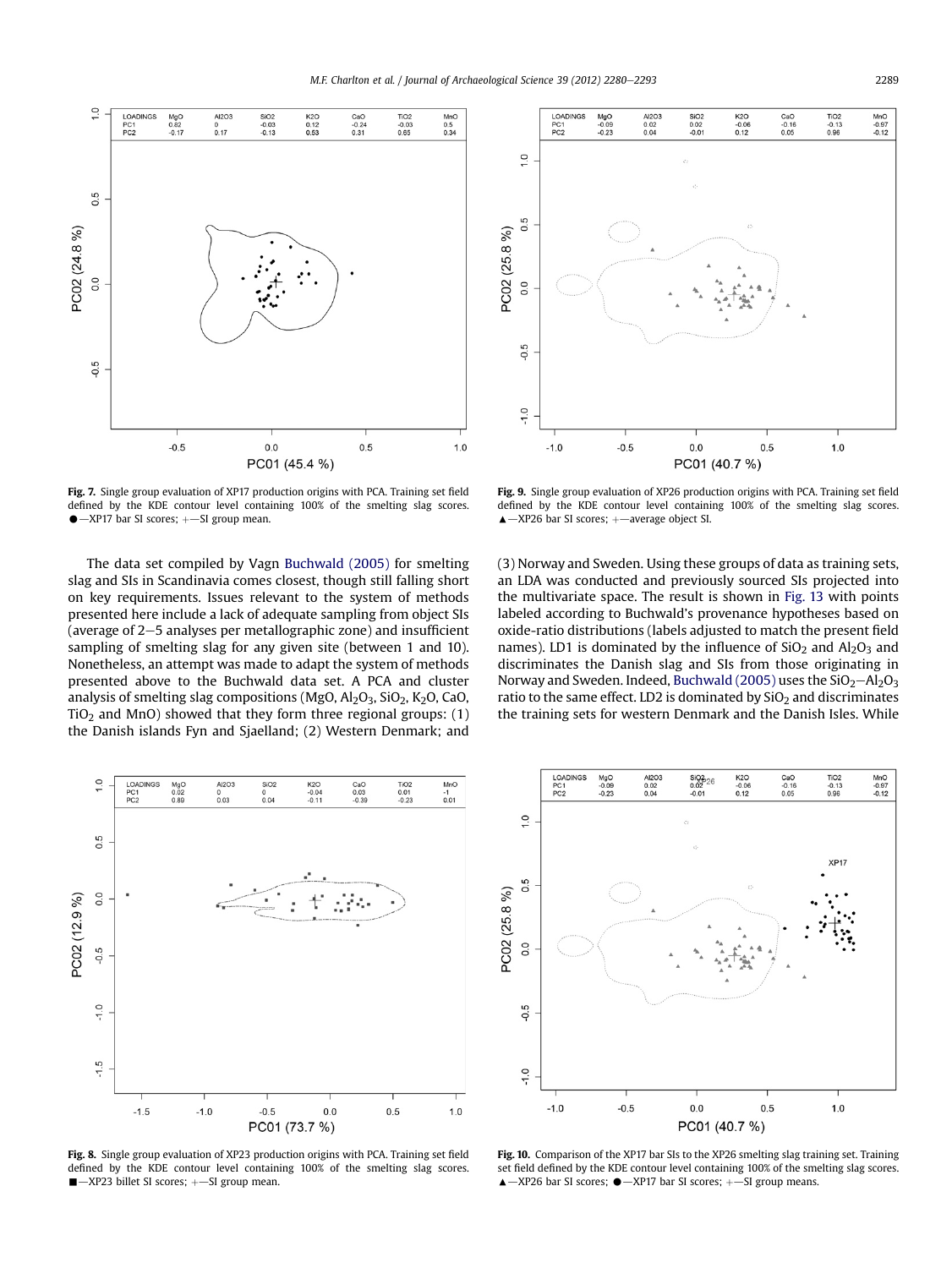<span id="page-10-0"></span>

Fig. 11. Multi-group provenance evaluation using PCA. Training set fields defined by the KDE contour level containing 100% of the smelting slag scores.  $\bullet$  -XP17 bar SI;  $\blacksquare$ -XP23 billet SI;  $\blacktriangle$ -XP26 bar SI; +-SI group means.

perfect agreement been training sets and SIs could not be expected given sampling issues and the intrinsic conservativeness of the proposed methods, it is clear that the SIs plot in the "neighborhoods" of their training set fields and tend not to overlap. The two objects previously identified to Fyn-Sjaelland are an exception to this pattern and may reflect the small sample size of the training set  $(n = 8)$ . This analysis indicates that Buchwald's identifications are reasonable and suggests that the analytical strategy developed here can be successfully deployed for archaeological cases.

# 7.2. Constraints to the construction and use of provenance hypotheses

The experiments and archaeological examples demonstrate the potential of the multivariate strategy described in this paper to isolate probable production sources. Production sources, however, are not determined in any absolute sense. Rather, they remain unfalsified hypotheses. In statistical terms, the analysis starts with the null hypothesis  $(H_0)$  that smelting-derived object SI chemistries are consistent with one or more of the included training sets. The region of rejection is empirically determined by KDEs. When the centroid of the smelting-derived object SIs lies outside of the KDE field boundaries, then  $H_0$  is rejected and the alternative hypothesis  $(H_1)$ —that the chemical characterization of smelting-derived SIs in an object is not consistent with that of one or multiple slag training sets in the sampled population—is accepted. When the centroid of the smelting-derived object SIs falls within the KDE field boundaries,  $H_0$  is not rejected. The set of  $H_0$ s that have not been rejected for any given object become origin hypotheses that might be

Table 3 Percentile ranking and group assignments for experimental objects as projected into the space generated by PCA.

| Object               | $%$ XP17                                                 | $%$ XP23 | $%$ XP26                                     | Group assignment                     |
|----------------------|----------------------------------------------------------|----------|----------------------------------------------|--------------------------------------|
| XP17 bar<br>XP26 bar | 54.82<br>XP23 billet non-member 71.53<br>non-member 5.36 |          | non-member non-member XP17<br>60.12<br>84.76 | XP <sub>23</sub><br>XP <sub>26</sub> |



Fig. 12. Multi-group provenance evaluation using LDA. Training set fields defined by the KDE contour level containing 100% of the smelting slag scores.  $\bullet$ -XP17 bar SI scores;  $\blacksquare$ -XP23 billet SI scores;  $\blacktriangle$ -XP26 bar SI scores;  $+-$ SI group means.

evaluated against additional criteria. Finally, in cases where multiple provenance hypotheses have not been rejected, each is weighted according to the percentile ranking procedure. The likelihood that any unfalsified provenance hypothesis is the "true" source, however, rests on several factors including: (1) the probability that the "true" source is included amongst the training sets; (2) the degree to which discrimination between training sets can be made; and (3) the probability that the included training sets are accurate representations of their populations.

The probability that the "true" production source is present within the included training sets is impossible to determine in practice and reduces to a series of best guesses utilizing criteria such as distance, chronology, and social history. This probability will increase as slag chemistry is adequately characterized from more primary iron production sites and analytical methods become increasingly standardized between laboratories. Both situations would lead to larger numbers of training sets, but are far from reality at present.

Discrimination between training sets using major and minor oxides was demonstrated in both the experimental and archaeological examples. How well this strategy will perform in cases where larger numbers of training sets are involved is unknown. It is an unfortunate fact that the behavior of  $P_2O_5$ —an oxide useful in discriminating iron ores (e.g., [Desaulty et al., 2009;](#page-12-0) [Leroy et al.,](#page-13-0)  $2012$ )—prohibits its use in the SI provenance approach developed here (compare supplemental Figs. S4 and S5 to Figs. 11 and 12). Nonetheless, there are at least two ways in which this potential constraint can be mitigated. In some cases, it might prove beneficial to repeat the provenance analysis several times, removing falsified

#### Table 4

Percentile ranking and group assignments for experimental objects as projected into the space generated by LDA.

| Object                              | % XP17                                       | $%$ XP23            | $%$ XP <sub>26</sub>        | Group assignment            |
|-------------------------------------|----------------------------------------------|---------------------|-----------------------------|-----------------------------|
| XP17 bar<br>XP23 hillet<br>XP26 bar | 79.64<br>non-member<br>non-member non-member | non-member<br>83.82 | non-member<br>36.2<br>82.26 | <b>XP17</b><br>XP23<br>XP26 |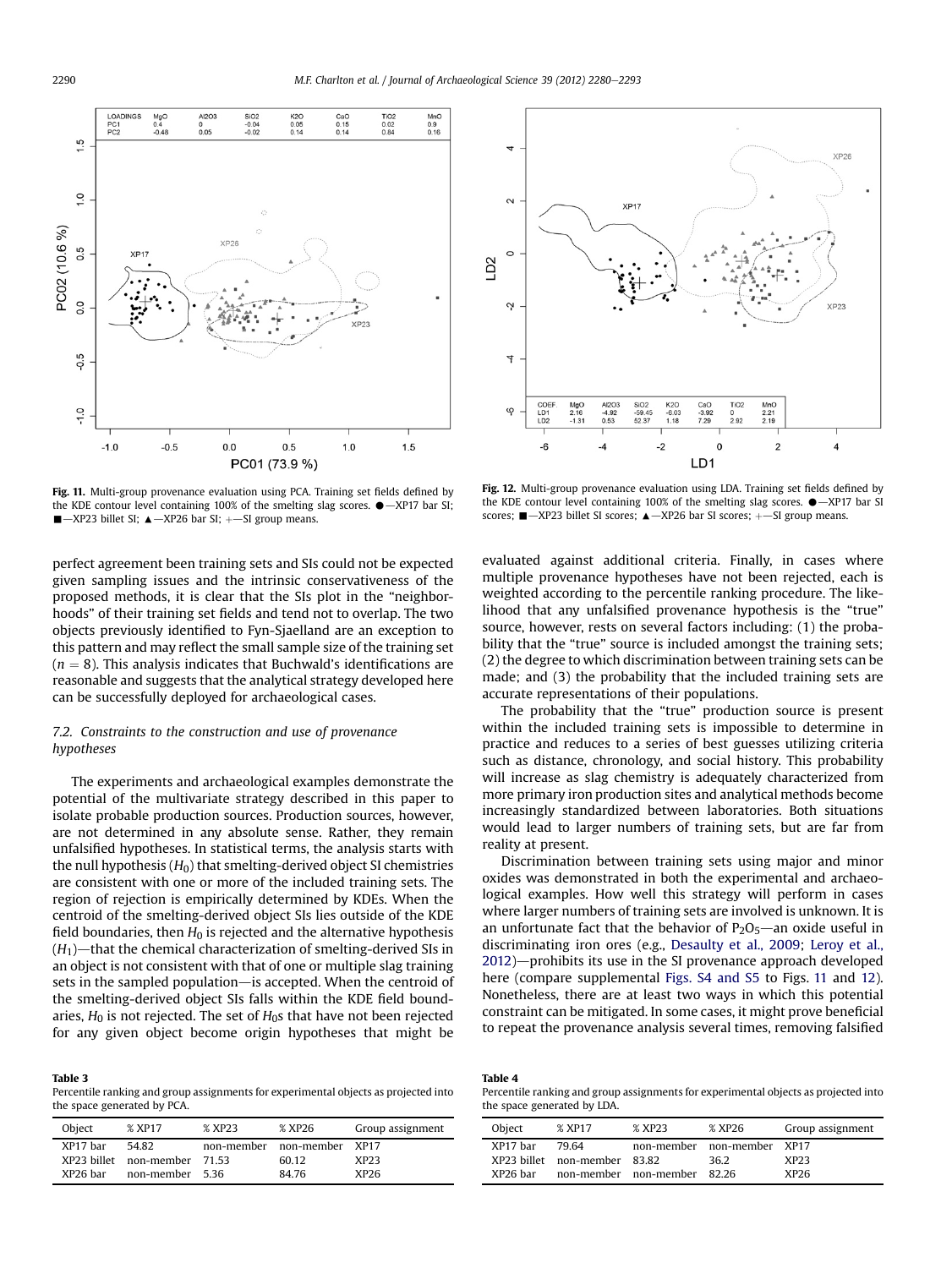<span id="page-11-0"></span>

Fig. 13. Multi-group provenance evaluation of [Buchwald](#page-12-0)'s (2005) Scandinavian smelting slag and SI chemical library using LDA. SI symbols:  $\bigcirc$ -Fyn and Sjaelland;  $\blacksquare$ -West Denmark:  $\blacktriangle$ -Norway and Sweden. Training set data were drawn from Buchwald ([2005](#page-12-0); Tables 7.6; 8.4; 9.1; 9.3; 9.4; 9.5; 10.1; 10.5; 12.8 and 12.11). SI data were drawn from Buchwald ([2005;](#page-12-0) Tables 9.1; 9.3; 9.5; 11.1; 12.1; 12.2; 12.3; 12.4; 12.5; 12.6; 12.7; 12.8 and 12.10). Data with missing or zero values were omitted from analysis.

hypotheses at each successive stage in the hope of generating better discrimination between the remaining compatible hypotheses. Another option is to extend the methods described here to additional minor and trace elements where instrumentation and costs make such a strategy feasible. Analysis of oxides and trace elements are complementary approaches to the same problem, one perhaps serving as a filter for the other.

The problem of adequate sampling of primary iron production sites is perhaps the most challenging to overcome since it requires a significant and costly change to traditional practice. Instead of analyzing a few slag specimens at a site, 40 or more will be required. Analyses conducted on training sets with insufficient sample sizes can increase the chance of committing a type I statistical error and the false rejection of a true provenance hypothesis. Indeed, this may be the case with the Fyn-Sjaelland objects in the archaeological example above.

A fourth constraint might be added to this list and concerns what is known about the particular iron object being sourced and the society that produced it. Prestige items and some military accoutrements may travel significant distances and be curated for longer periods compared to more rudimentary agricultural implements and construction materials. Similarly, a society's economy will bias the potential sources that should be included in a provenance analysis. It is probable, for example, that most of the iron objects from pre-Roman Iron Age Britain derived from local British sources given the scale of the economy and Strabo's inclusion of iron as one of the island's chief exports [\(Hamilton and Falconer,](#page-12-0) [1903\)](#page-12-0). By the Middle Ages, however, Britain imported substantial quantities of iron from Spain ([Childs, 1981](#page-12-0); [Salzman, 1952](#page-13-0)), much of which seems to have been used in construction projects ([Threlfall-](#page-13-0)[Holmes, 1999](#page-13-0)).

The complexities of provenance analysis are not limited to the strategy used here, but are endemic to all attempts to source iron and other materials. Nonetheless, programs of focused research can still shed light on the distribution of iron objects in the archaeological record as demonstrated by [Buchwald \(2005\).](#page-12-0) The challenge faced by researchers is to develop questions that can be addressed adequately within the known constraints while also making strides to overcome present limitations with the construction of larger databases and greater inter-laboratory cooperation.

#### 7.3. Applying the multivariate strategy in future work

There are three recommendations for applying this analytical strategy in future studies. First, the structure of the smelting slag training sets should be characterized in order to identify the potential presence of multiple groups and any significant outliers. Such operations will be essential in archaeological cases to avoid biases due to measurement errors, inclusion of corroded samples, and the incorporation of multiple smelting recipes. Second, the SI identification model can be further refined to decrease the inclusion of contaminated specimens. The procedure, following [Baxter](#page-12-0) [\(2006\),](#page-12-0) involves conducting a secondary k-means cluster analysis using the number of clusters and initial cluster centroids derived from the results of the initial average linkage cluster analysis. A drawback to k-means clustering is the method's tendency to artificially divide elliptical clusters into two roughly equally sized groups—the reason it was not applied in this study. However, it is sensitive to extreme outliers and can decrease, in some circumstances, analytical uncertainty about smelting SI identifications. Such a procedure would have reduced the inclusion of some outlying SIs in the XP23 billet for instance. A pragmatic stance dictates inclusion of the k-means refinement step as a decisionmaking aid when group membership is questionable for some outlying SIs. Third, a procedure needs to be introduced for identifying cases where single iron objects are composite constructions smithed from metal produced at different sites or regions. One simple method, following that used by [Dillmann and L](#page-12-0)'Héritier [\(2007\),](#page-12-0) is to consider individually inclusions from different zones of interest within the artifact. Zones may be defined by weld lines or patterned differences in metallurgical phases.

#### 8. Conclusions

Using the set of experimental smelting slag and SI compositional data generated by [Blakelock et al. \(2009\)](#page-12-0), this paper has introduced and shown the utility of a comprehensive multivariate strategy for investigating the production origins of iron objects in the archaeological record. A model was introduced for defining SI types based on NRC compositional patterns. This offers several advantages over [Dillmann and L](#page-12-0)'Héritier's (2007) linear regression approach. First, it examines multiple compounds simultaneously rather than by a series of pair-groups. Second, SI types are recognized by their relationship to patterns of variable correlation and can be removed in one stage rather than iteratively until an acceptable fit is achieved. Third, without the need for a fit requirement, there is greater certainty that most non-smelting SIs are identified. Finally, because SIs are grouped into functional types rather than labeled "normal" or "abnormal", it may be possible in future studies to investigate systematic variation in smithing styles between iron production workshops.

Fields created through multivariate ordination of  $-\log$  transformed subcompositional ratios of smelting slag compounds and defined by KDEs were shown to be accurate representations of the chemical space occupied by smelting-derived SIs generated from the same ironmaking system. These fields are therefore an effective means of testing origin hypotheses of objects characterized by their average smelting-derived SI composition. PCA was successful when considering single and multiple group sourcing problems using experimental analogs. LDA was found to have an advantage over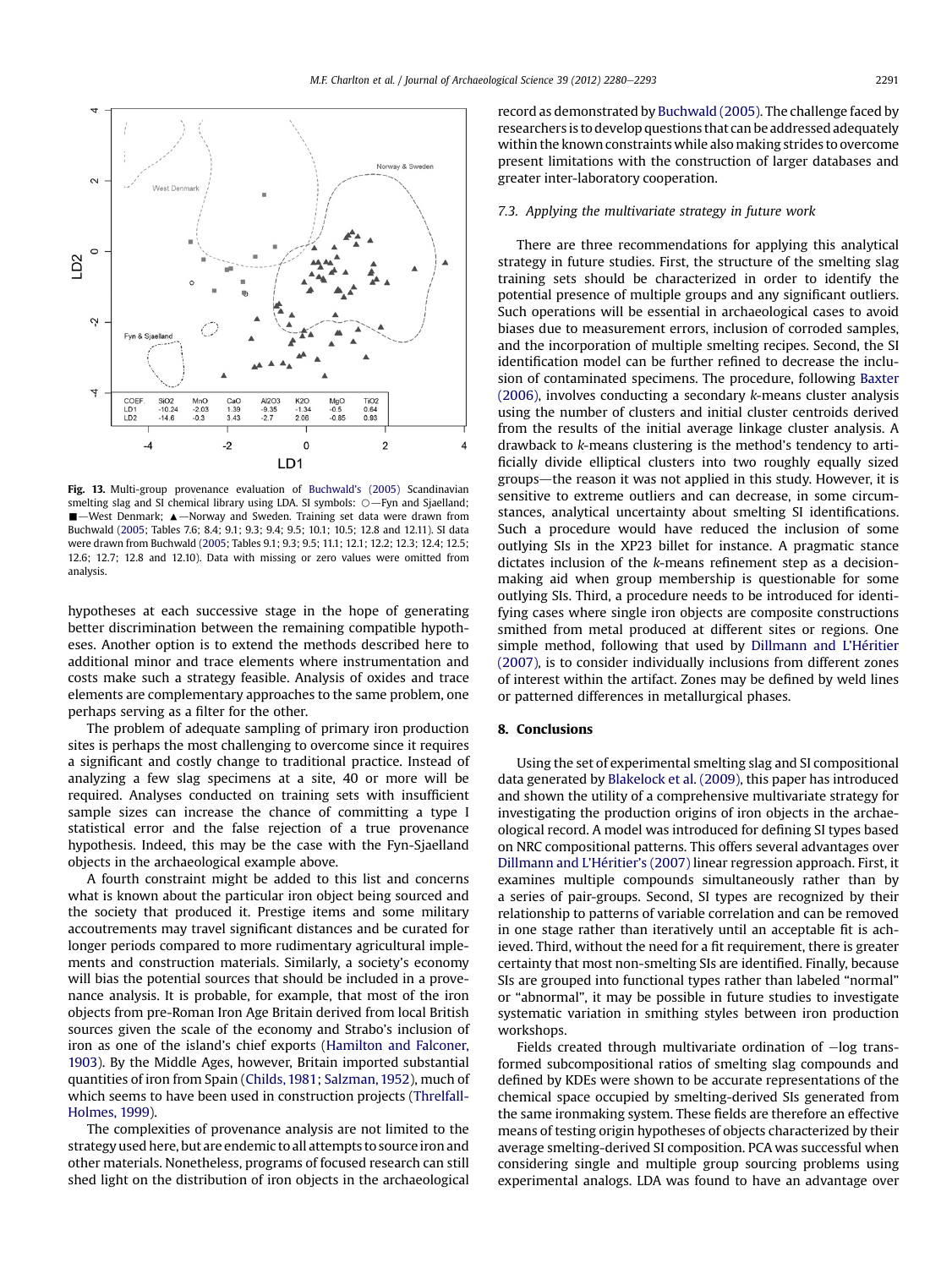<span id="page-12-0"></span>PCA in separating training sets in multi-group provenance testing, though qualitative results were equivalent. All objects were correctly identified to the experiments that produced them in both PCA and LDA applications.

The strategy developed and tested in this paper is an attempt to adapt multivariate tools routinely used in ceramic provenance studies (e.g., Glascock, 1992; [Neff et al., 2006\)](#page-13-0) to the problem of sourcing iron artifacts. Focus is placed on exploiting the chemical signatures maintained between bloomery slag and artifact SIs to test provenance hypotheses. An alternative multivariate strategy emphasizing the chemical signatures maintained between ore and artifact SIs can be found in [Leroy \(2010\)](#page-13-0) and [Leroy et al. \(2012\).](#page-13-0) Multivariate techniques not only provide an efficient means of identifying and visualizing group structure in large compositional data sets, but also generate a chemical explanation for the observed patterns [\(Neff, 1994\)](#page-13-0). These chemical explanations can be tested by reexamining the original data and can sometimes be observed by simpler plots of oxides and oxide-ratios. This study, therefore, extends the work of Blakelock et al. (2009) but does not replace the proven value of exploring patterns of oxides and oxide-ratios in iron provenance studies. An inspection of the loadings giving rise to [Fig. 11,](#page-10-0) for example, suggest that nearly as much information could be gleaned from a direct comparison of MnO and TiO<sub>2</sub>. PCA has generated a faster, though not different, result than a search through the space created by bivariate oxide comparisons. Situations that are more complex are possible, however, making some groups observable only through the application of multivariate methods. With regard to ceramic characterization, Glascock (1992, 16) notes that, "there is no single 'textbook' method for data reduction and interpretation that guarantees a satisfactory result for all applications. As a result, different approaches are required to achieve greater understanding of each data set." The present study offers a novel investigative framework to aid in testing origin hypotheses for iron objects that, in concert with other approaches, will contribute to a better understanding of the distribution and exchange of iron in the archaeological record.

### Acknowledgments

Analyses of experimental slag and SIs discussed in this paper were undertaken at the UCL Wolfson Archaeological Science Laboratory and generously funded by the AHRC in the support of MSc research. We are grateful to the Amgueddfa Cymru, the National Museum of Wales, and all those involved in conducting the experimental ironmaking campaigns. Much gratitude is also owed to the staff and students at the UCL Institute of Archaeology for their expertise and support. Many of the ideas presented here evolved from discussions with Tom Birch and Bill Grimm. Comments and suggestions offered by Peter Crew and Sarah Paynter on an early draft of this paper led to several improvements. We also wish to thank an anonymous reviewer whose insightful remarks led us to clarify and extend several import points. Any errors reported in the text, however, remain the responsibility of the authors.

#### Appendix. Supplementary material

Supplementary data related to this article can be found online at [doi:10.1016/j.jas.2012.02.037.](http://dx.doi.org/10.1016/j.jas.2012.02.037)

#### References

- Aitchison, J., Barceló-Vidal, C., Pawlosky-Glahn, V., 2002. Some comments on compositional data analysis in archaeometry, in particular the fallacies in Tangri and Wright's dismissal of logratio analysis. Archaeometry 44, 295-304.
- Baxter, M.J., 2001. Statistical modeling of artefact compositional data. Archaeometry 43, 131-147.
- Baxter, M.J., 2006. A review of supervised and unsupervised pattern recognition in archaeometry. Archaeometry 48, 671-694.
- Baxter, M.J., Beardah, C.C., Westwood, S., 2000. Sample size and related issues in the analysis of lead isotope data. Journal of Archaeological Science 27, 973-980.
- Baxter, M.J., Beardah, C.C., Wright, R.V.S., 1997. Some archaeological applications of kernel density estimates. Journal of Archaeological Science 24, 347-354.
- Baxter, M.J., Freestone, I.C., 2006. Log-ratio compositional data analysis in archaeometry. Archaeometry 48, 511-531.
- Birch, T., Martinón-Torres, M., in press. The iron bars from the 'Gresham Ship': employing multivariate statistics to further slag inclusion analysis of ferrous objects, In: Bayley, J., Blakelock, E., Crossley, D. (Eds.), Iron and Ironworking: Proceedings of the archaeometallurgy conference, Bradford, November 2010. Historical Metallurgy Society, London.
- Blakelock, E., Martinón-Torres, M., Veldhuijzen, H.A., Young, T., 2009. Slag inclusions in iron objects and the quest for provenance: an experiment and a case study. Journal of Archaeological Science 36, 1745–1757.
- Buchwald, V.F., 2005. Iron and Steel in Ancient Times. The Royal Danish Academy of Sciences and Letters, Copenhagen.
- Buchwald, V.F., Wivel, H., 1998. Slag analysis as a method for the characterization and provenancing of ancient iron objects. Materials Characterization  $40.73-96.$
- Charlton, M.F., 2009. Identifying iron production lineages: a case study in northwest Wales. In: Shennan, S.J. (Ed.), Pattern and Process in Cultural Evolution. University of California Press, Berkeley, pp. 133-144.
- Charlton, M.F., Crew, P., Rehren, Th., Shennan, S.J., 2010. Explaining the evolution of ironmaking recipes—an example from northwest Wales. Journal of Anthropological Archaeology 29,  $352-367$ .
- Childs, W.R., 1981. England's iron trade in the fifteenth century. The Economic History Review 34, 25-47.
- Cleere, H., 1975. The Roman iron industry of the Weald and its connexions with the Classis Britannica. Archaeological Journal 131, 171-199.
- Cleere, H., 1986. Ironmaking in the economy of the ancient world: the potential of archaeometallurgy. In: Scott, B.G., Cleere, H. (Eds.), The Crafts of the Blacksmith. UISSP Comité pour la Sidérurgie Ancienne, Belfast, pp. 1-6.
- Coustures, M.P., Béziat, D., Tollon, F., Domergue, C., Long, L., Rebiscoul, A., 2003. The use of trace element analysis of entrapped slag inclusions to establish ore  $-$  bar links: examples from two Gallo-Roman iron-making sites in France (Les Martys, Montagne Noire, and Les Ferrys, Loiret). Archaeometry 45, 599-613.
- Coustures, M.P., Rico, C., Béziat, D., Djaoui, D., Long, L., Domergue, C., Tollon, F., 2006. La provence des barres de fer Romaines des Saintes-Maries-De-La-Mer (Bouches-Du\_Rhône). Gallia 63, 243-261.
- Crew, P., 1991. The experimental production of prehistoric bar iron. Historical Metallurgy 25,  $21-36$ .
- Crew, P., 1994. Currency bars in Great-Britain: typology and function. In: Mangin, M. (Ed.), La Sidérurgie Ancienne de l'Est de la France dans son Contexte Européen Actes du Colloque de Besançon, Paris, pp. 345-350.
- Crew, P., 2000. The influence of clay and charcoal ash on bloomery slags. In: Tizzoni, C.C., Tizzoni, M. (Eds.), Iron in the Alps: Deposits, Mines and Metallurgy from Antiquity to the XVI Century, Bienno, pp. 38-48.
- Degryse, P., Schneider, J.C., Kellens, N., Waelkens, M., Muchez, P., 2007. Tracing the resources of iron working at ancient Sagalassos (south-west Turkey): a combined lead and strontium isotope study on iron artifacts and ores. Archaeometry 49, 75-86.
- Degryse, P., Schneider, J.C., Muchez, P., 2009. Combined Pb-Sr isotopic analysis in provenancing late Roman iron raw materials in the territory of Sagalassos (SW .<br>Turkey). Archaeological and Anthropological Sciences 1, 155–159.
- Desaulty, A.-M., Mariet, C., Dillmann, P., Joron, J.L., Fluzin, P., 2008. The study of provenance of iron objects by ICP-MS multi-elemental analysis. Spectrochimica .<br>Acta Part B 63, 1253–1262.
- Desaulty, A.-M., Dillmann, P., L'Héritier, M., Mariet, C., Gratuze, B., Joron, J.L., Fluzin, P., 2009. Does it come from Pays de Bray? Examination of an origin hypothesis for the ferrous reinforcements used in French medieval churches using major and trace element analyses. Journal of Archaeological Science 36, 2445-2462
- Devos, W., Senn-Luder, M., Moor, C., Salter, C., 2000. Laser ablation inductively coupled plasma mass spectrometry (LA-ICP-MS) for spatially resolved trace analysis of early-medieval archaeological iron finds. Journal of Analytical Chemistry 366, 873-880.
- Dieudonné-Glad, N., 2000. L'atelier sidérurgique gallo-romain du Latté à Oulches (Indre). Gallia 57, 63-76.
- Dillmann, P., L'Héritier, M., 2007. Slag inclusion analyses for studying ferrous alloys employed in French medieval buildings: supply of materials and diffusion of smelting processes. Journal of Archaeological Science 34, 1810-1823.
- Fells, S., 1983. The Structure and Constitution of Ferrous Process Slags. Unpublished PhD thesis, University of Aston in Birmingham.
- Glascock, M.D., 1992. Characterization of archaeological ceramics at MURR by neutron activation analysis and multivariate statistics. In: Neff, H. (Ed.), Chemical Characterization of Ceramic Pastes in Archaeology. Prehistory Press, Madison, pp.  $11-26$ .
- Gordon, R.B., 1997. Process deduced form ironmaking wastes and artefacts. Journal of Archaeological Science 24, 9-18.
- Gordon, R.B., van der Merwe, N.J., 1984. Metallographic study of iron artefacts from the eastern Transvaal, South Africa. Archaeometry 26, 108-127.
- Hamilton, H.C., Falconer, W. (Translators), 1903. The Geography of Strabo. George Bell & Sons, London.
- Hedges, R.E.M., Salter, C.J., 1979. Source determination of iron currency bars through analysis of the slag inclusions. Archaeometry  $22$ ,  $161-175$ .